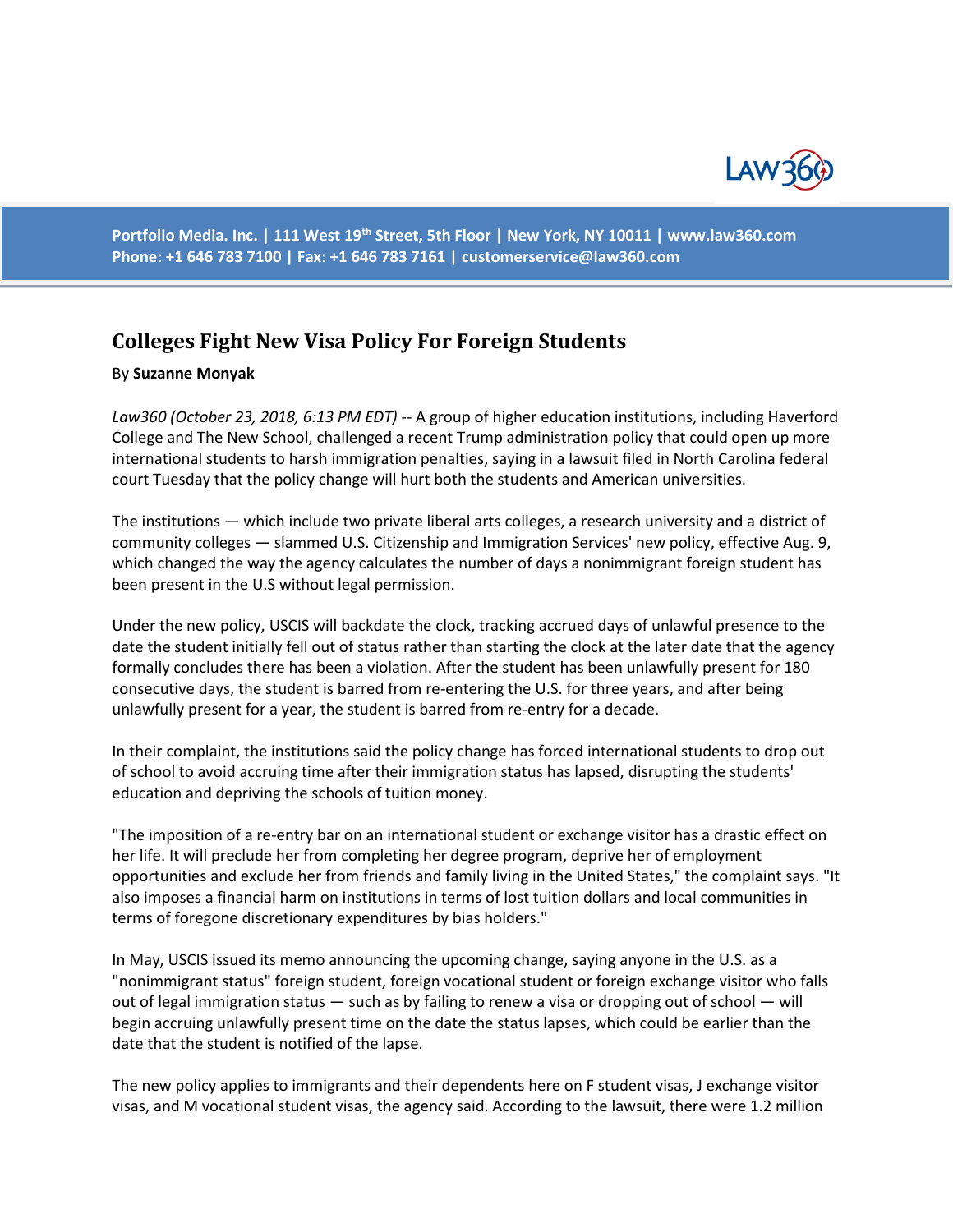individuals in the U.S. on F or M visas and 210,000 individuals on J visas as of March 2018.

Under the previous policy, set in 1997 by the agency then known as U.S. Immigration and Naturalization Service, unlawful presence for foreign students and exchange visitors, whose visas last for the "duration of status" rather than until a clear expiration date, began running on the day USCIS found a violation or when an immigration judge ordered the applicant removed.

In Tuesday's lawsuit, the institutions accused USCIS and the U.S. Department of Homeland Security of violating the Administrative Procedure Act and infringing students' due process rights, saying the government had relied on inaccurate information and had not gone through the proper rulemaking process when promulgating the rule.

The institutions include Guilford College, Guilford College International Club, The New School, Foothill-De Anza Community College District and Haverford College.

The schools emphasized that foreign students on those visas — who are typically not eligible for federal financial aid money — contribute significantly to the "economic health of the thousands of colleges and universities" by paying tuition. They also said the policy could result in the removal of students who were "well-intentioned" but fell out of status accidentally, such as by working slightly more than the legal maximum of 20 hours per week to meet a deadline, by reducing their course load without the correct approval or even by making a typographical error.

"Many of these determinations rest on discretionary judgments by USCIS. Thus, it is impossible for an F, J, or M visa holder — or the institution of which they are a member — to know at the outset what conduct will render an individual out-of-status," the complaint says.

The lawsuit also noted that due to "delays in USCIS processing and immigration court backlogs," a student's immigration status may not be adjudicated until more than 180 days, or even more than a year, after the student fell out of status, leaving them no remedy to dodge the re-entry bar once they are formally found out-of-status.

The August "unlawful presence" policy comes amid several new immigration policy changes targeting foreign students and businesses seeking to hire them under the Trump administration, which has pledged to protect American workers and U.S. industry.

In April, USCIS updated its website to impose additional restrictions on foreign students studying science, technology, engineering or math in the U.S. to obtain temporary work authorization after graduation. In July, USCIS released a memo expanding the types of immigration cases that could be subject to removal proceedings.

Representatives for the institutions and for DHS did not immediately respond to requests for comment on Tuesday.

The institutions are represented by Paul W. Hughes, Michael B. Kimberly and Cory S. Menees of Mayer Brown LLP, and H. Ronald Klasko of Klasko Immigration Law Partners LLP.

Counsel information for the government was not immediately available on Tuesday.

The case is Guilford College et al. v. Nielsen et al., case number 1:18-cv-00891, in the U.S. District Court